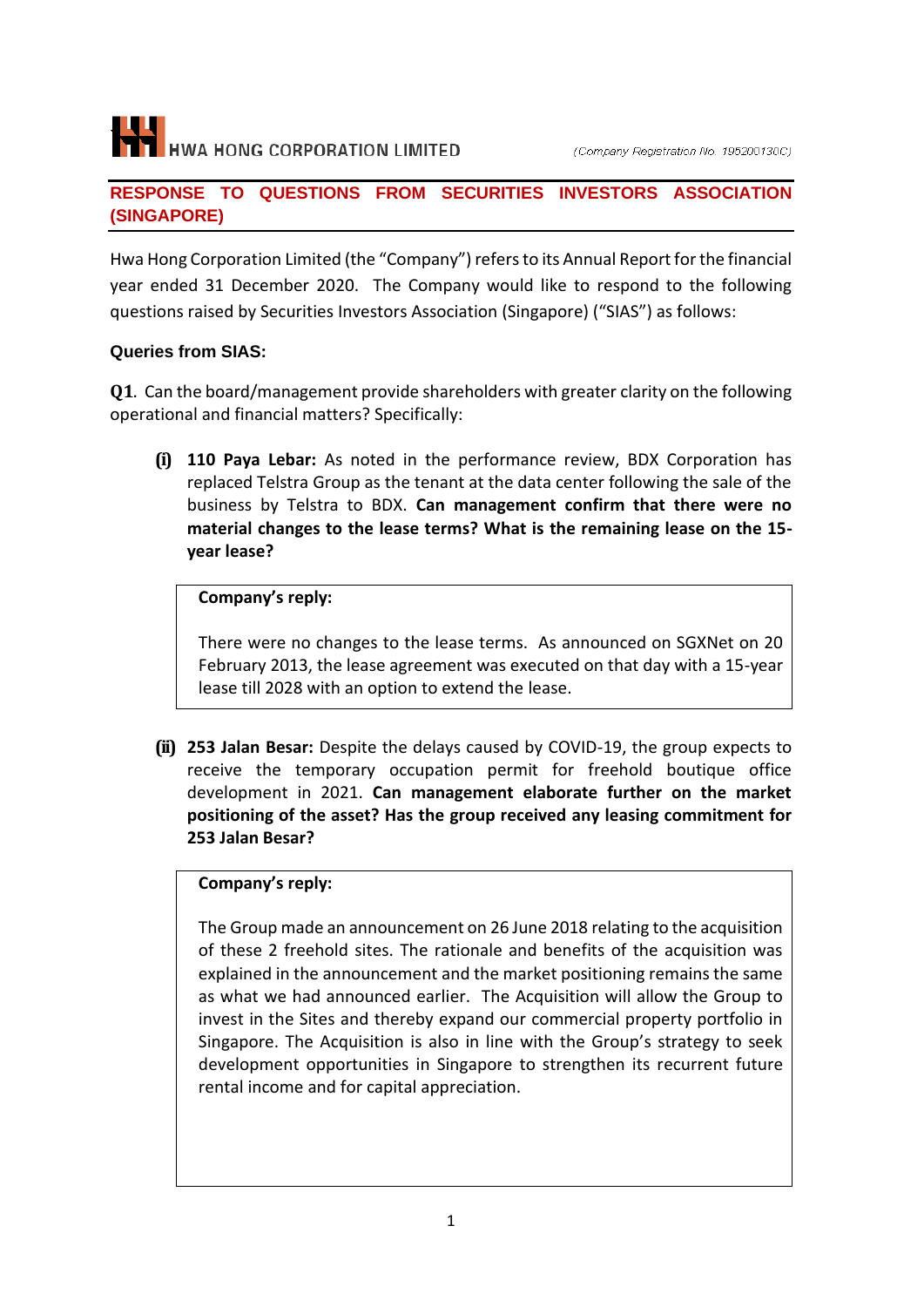Also, as mentioned in last year's AGM - The targeted completion date will be 2021, barring delays arising from the Covid-19 pandemic. While the original business plan for this property is to hold the property for long-term rental income, Hwa Hong retains the flexibility to re-assess the plans. The decision to exit or hold on to the investment will depend on, inter alia, market conditions, the Group's capital requirements and potential investment opportunities closer to the point of completion/Temporary Occupation Permit. Given the uncertainties brought about by the Covid-19 pandemic, the focus will be to ensure that the project is completed as soon as possible and with minimal/no cost overruns.

The property is presently under development and has not been marketed yet.

**(iii) Deferred rental receivables:** The group recognised an impairment of \$1.9 million on the deferred rental receivables of a tenant at 20 Midtown in London. The group has stated that the tenant has gone into administration due, inter alia, to the current COVID-19 pandemic and the government-imposed lockdown in the UK. **Can management clarify if the tenant had been timely with its payments before the lockdown? How did the deferred rental receivables increase to \$1.9 million?**

#### **Company's reply:**

#### **Can management clarify if the tenant had been timely with its payments before the lockdown?**

The tenant had been timely in its payment prior to 25 December 2019. The UK's first lockdown was in March 2020 and the tenant was late in the last quarter payment of approximately GBP115k for the period from 25 December 2019 to 18 March 2020. The tenant paid up the amount for January 2020 and was granted rental credits for the two months till 18 March 2020.

#### **How did the deferred rental receivables increase to \$1.9 million?**

The deferred rental receivables arose due to rent-free periods provided to tenants and under the accounting standards, the lease term begins at the commencement date and includes any rent-free periods provided to the lessee by the lessor. Under the accounting standard, there is a requirement to recognise rental income on a straight-line basis over the lease term, which includes the rent free period even though there are no cash inflows. The rental income recognised was not represented by cashflow collected but recognised as deferred rental receivables. Essentially, it represents the difference between the cashflow and accrual accounting for rental income.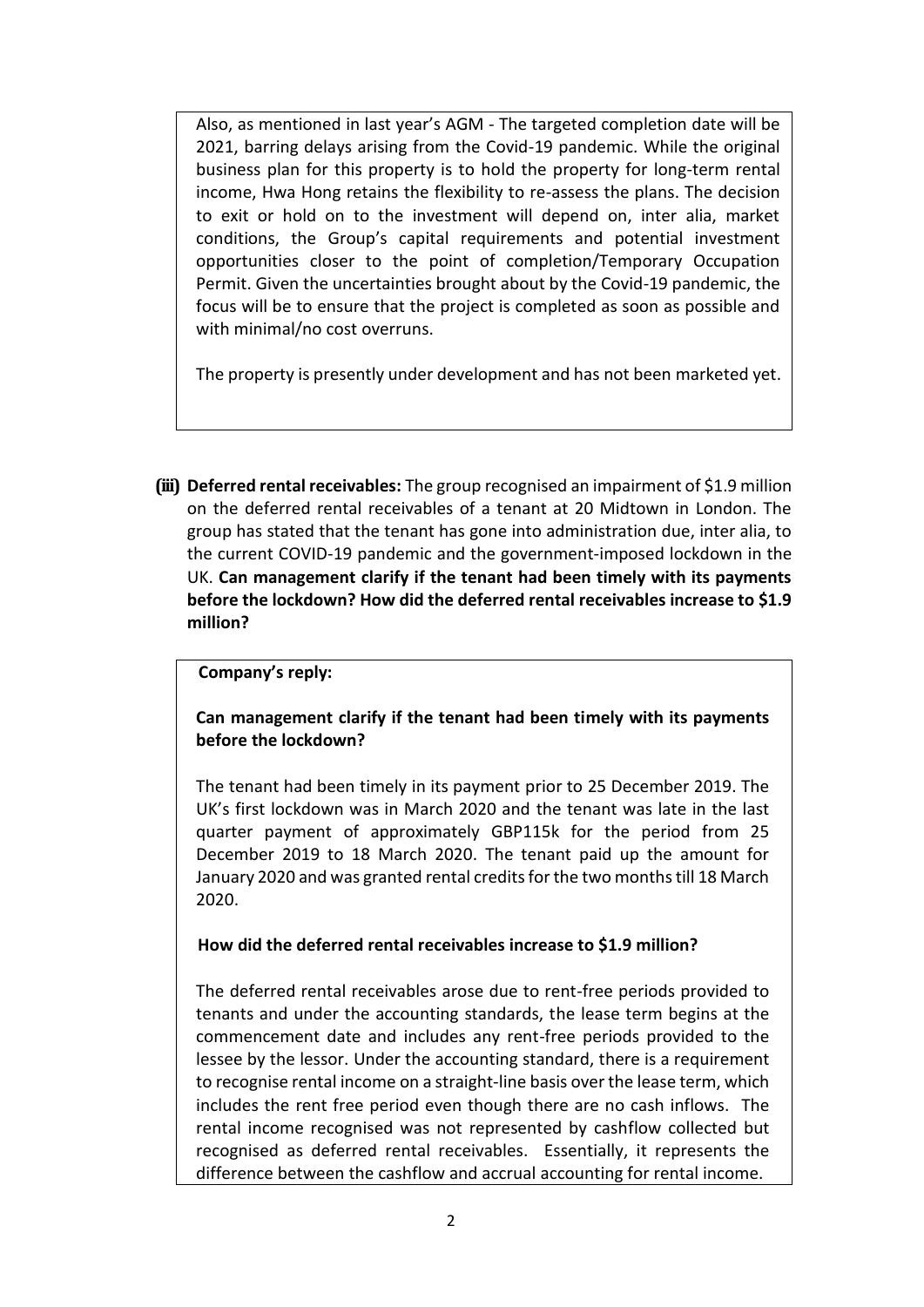The tenancy agreement for this tenant was for a period of 10 years from Sept 2017 to Sept 2027 during which a 8 months' rent free period with 24 months half rent was provided. This tenant was expected to generate a total rental income of GBP7.6 million over the 10 years period. The table below explained how the \$1.9 million (GBP1.04 million) was recognised over the 4 year period:

|             | FY2017  | FY2018         | FY2019         | FY2020      |
|-------------|---------|----------------|----------------|-------------|
| Rental      |         |                |                |             |
| income      | GBP225k | <b>GBP764k</b> | <b>GBP764k</b> | GBP78k      |
| recognised  |         |                |                |             |
| Cash        | Nil     | <b>GBP288k</b> | GBP459m        | GBP38k      |
| received    |         |                |                |             |
| Deferred    | GBP225k | <b>GBP701k</b> | GBP1.0m        | GBP1.04m    |
| rental      |         |                |                | (equivalent |
| receivables |         |                |                | to S\$1.9m) |

\$1.9 million relates to the deferred rental receivables that would not be recovered as the tenant went into administration and this was recognised as impairment.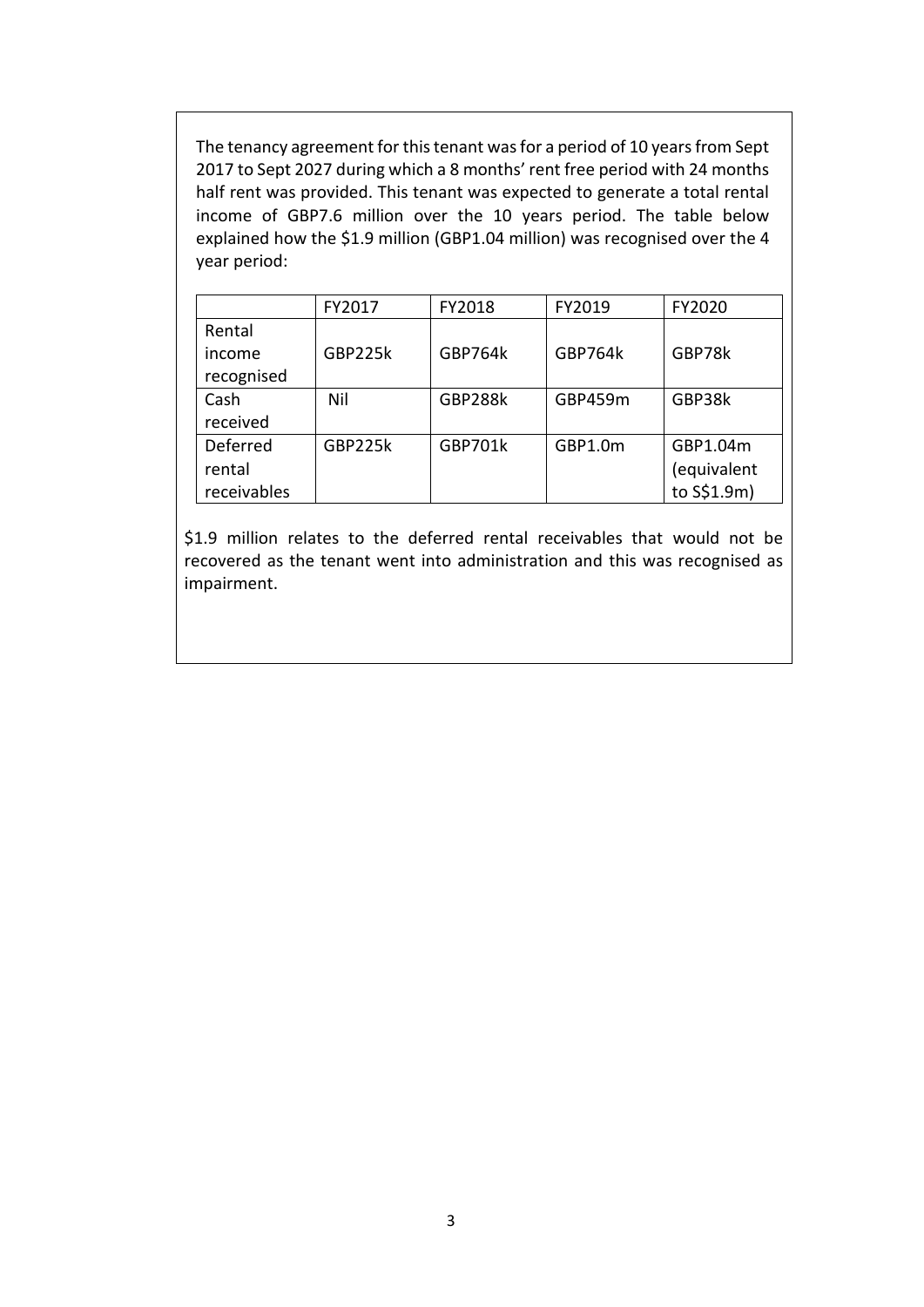**Q2.** The group had set up Shorea Capital Pte. Ltd. ("Shorea Capital") in 2018/2019 to provide real estate investment management and advisory services. The group owns 50% of Shorea Capital and recognises it as an associate. As noted in the letter to shareholders, the group intends to grow Shorea Capital through various private capital raising initiatives.

Shorea Capital has advised on the development of a mixed-use site in Melbourne and is actively looking to expand its advisory activities to include London.

**(i) Can the board/management help shareholders understand the value proposition of Shorea Capital? Before establishing a good track record, how does it demonstrate its expertise and credibility when it enters a new market?**

#### **Company's reply:**

Shorea Capital was set up to spearhead the growth of the Group's real estate assets under management business, from which the Group intends to earn management fee income from management of capital from capital partners.

Shorea Capital's 2 key market currently are Australia and the UK. In both markets, Shorea has management teams to carry out on the ground activities. These management teams provide the requisite expertise and credibility in these markets.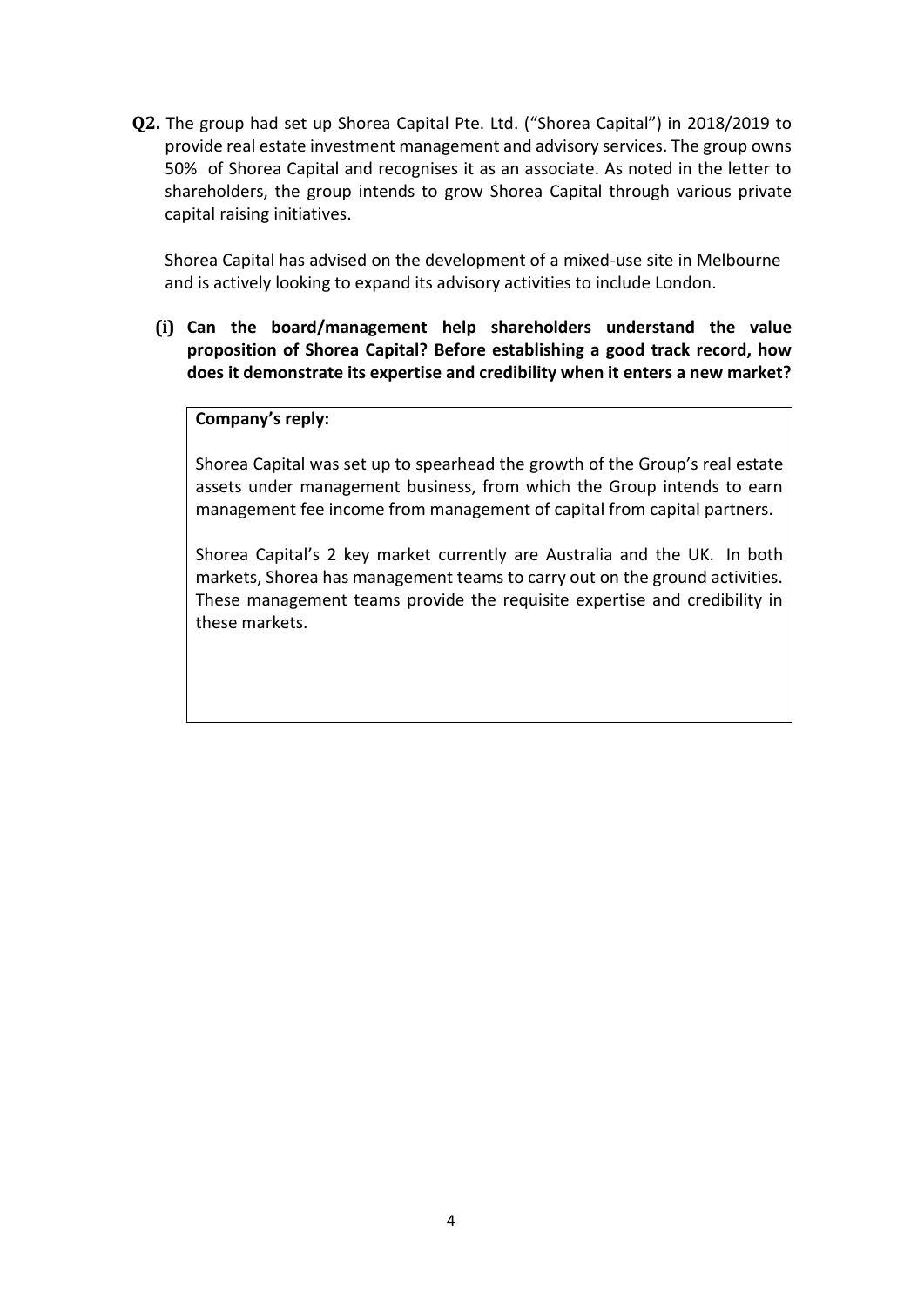**(ii) What is the depth of its management bench and the real estate expertise and experience in Shorea?**

#### **Company's reply:**

Both the Directors and the key management personnel at Shorea Capital have over 20 years of experience in banking and real estate industries. Their experiences brought along a wealth of knowledge and expertise, particularly concerning the real estate industries. The team is led by Mr Eugene Teo (veteran real estate banker with 20 years of experience). He is supported by a team of 10 investment, finance and project delivery professionals. The Shorea Capital team has a combined experience of more than 100 years in the real estate and banking sectors.

Shorea Capital Pte Ltd has a website – [http://www.shoreacapital.com.sg](about:blank) . The details of the management team can be found from the website.

**(iii) Who owns the other 50% of Shorea Capital? What is the group's level of influence, control and oversight given that it is recognised as an associate?**

#### **Company's reply:**

As announced on the SGXnet on 12 Dec 2018, the other 50% interest in Shorea Capital is held by Zen Capital Pte Ltd, a company unrelated to Hwa Hong Group.

Hwa Hong, by virtue of its right as stated in the shareholders' agreement to appoint one director to the Board of Directors of Shorea Capital, hasthe ability to assert significant influence such that it has the power to participate in the financial and operating policy decisions of Shorea Capital. The auditors had also reviewed the classification as investment in associated company during the audit of the Group.

**(iv)** During the year, the group extended an additional of S\$0.5 million in loan to Shorea Capital. **Can management confirm that Loan 2 amounting to \$1.51 million (Note 17 – Investment in associate; page 105) is due from Shorea Capital?**

**Company's reply:** Yes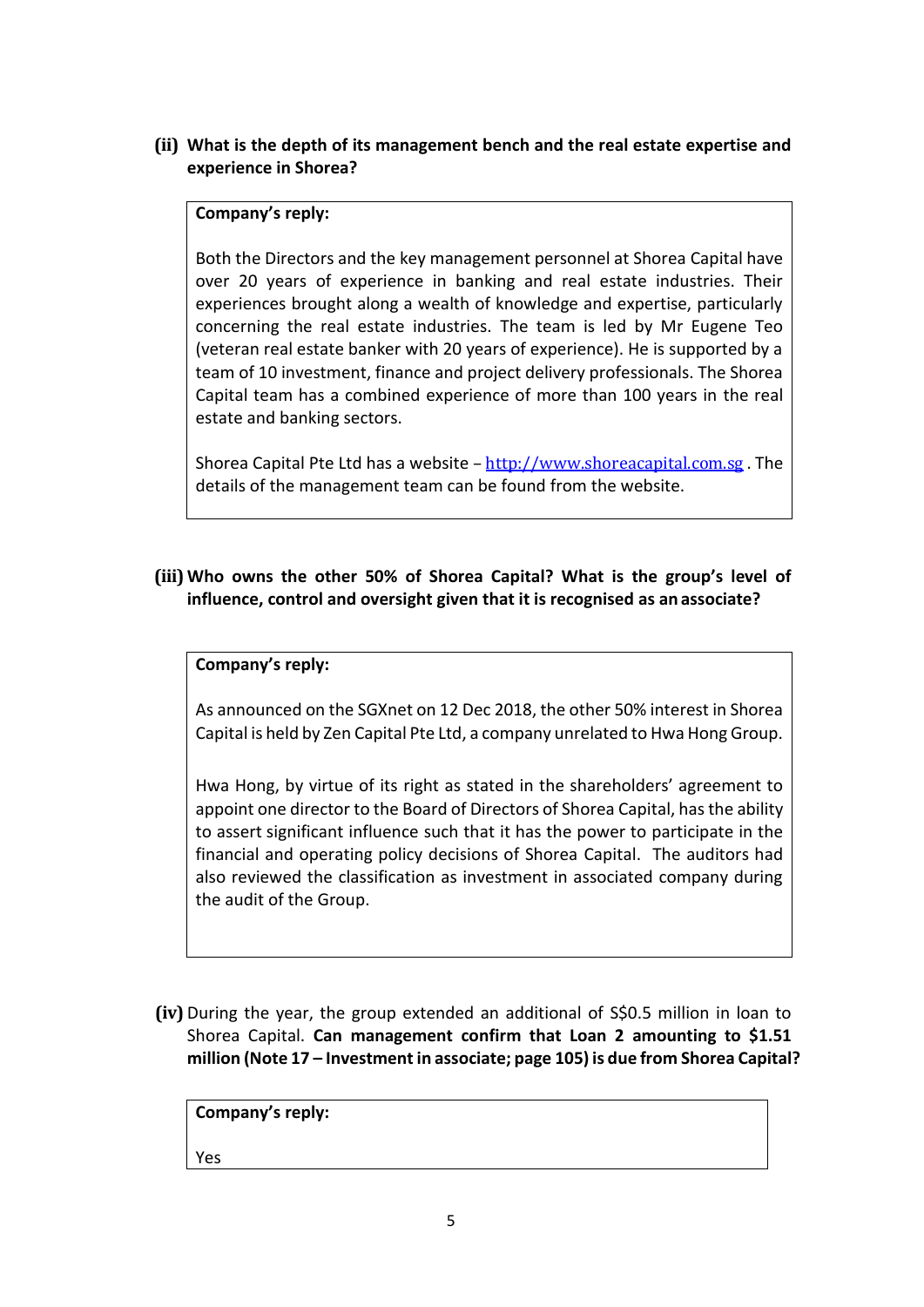In Note 17 (page 102), the group disclosed that it has not recognised losses relating to Shorea Capital where its share of losses exceeds the group's interest. In FY2020, the share of unrecognised losses was \$792,987 (2019: \$Nil), of which \$91,028 (2019: \$Nil) was the share of the current year's losses.

# **(v) What guidance has the board provided to Shorea to keep its overheads costs low and to operate efficiently?**

#### **Company's reply:**

The Board of Shorea is responsible for the management and supervision of Shorea's business.

Hwa Hong, by virtue of having its appointed director on the Shorea board, is able to review the business and provide necessary guidance where necessary.

#### **(vi) How much more capital has the group allocated to support Shorea?**

#### **Company's reply:**

The Group has not committed more capital investment to Shorea.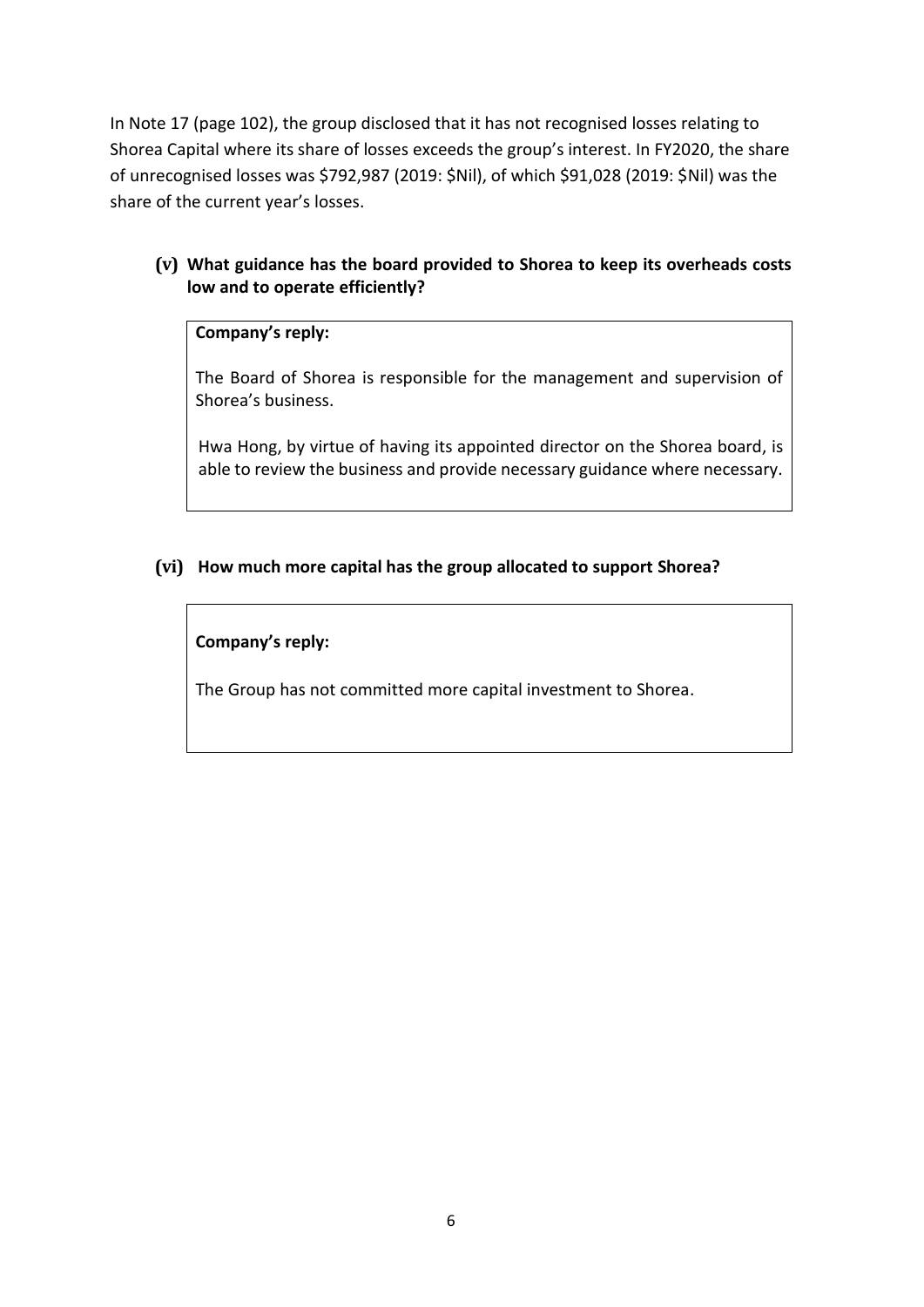**Q3.** On 19 March 2021, one of the group's investments, Singapore Reinsurance Corporation Limited, announced that it has received a voluntary conditional cash offer to purchase all issued and paid-up ordinary shares in the company for 35.35 cents per share.

As shown in Note 19 (page 109 – Investment securities), the group has approximately 9.95 million shares in Singapore Reinsurance carried at \$2.935 million (29.5 cents per share as at 31 December 2020).

#### **(i) Has the board deliberated on the cash offer by Fairfax Asia?**

# **Company's reply:**

The board is scheduled to meet to discuss this matter after the conclusion of the AGM. In accordance with the requirements of the Singapore Code on Take-overs and Mergers ("Code"), the board of Singapore Reinsurance Corporation Limited ("SingRe") has appointed PrimePartners Corporate Finance Pte. Ltd. (the "IFA") to advise it on the offer.

The adviser is currently evaluating the merits of the offer and we as shareholders have been advised to wait for the outcome of the evaluation before taking any action. The options open to the Group are a) to accept b) to reject or c) to sell its shares in the market. The board of HHCL will await the outcome of the financial adviser's evaluation and recommendations before making a final decision.

# **(ii) As a long-time investor in Singapore Reinsurance, what is the strategic importance of this investment?**

#### **Company's reply:**

This is a non-core investment to the Group.